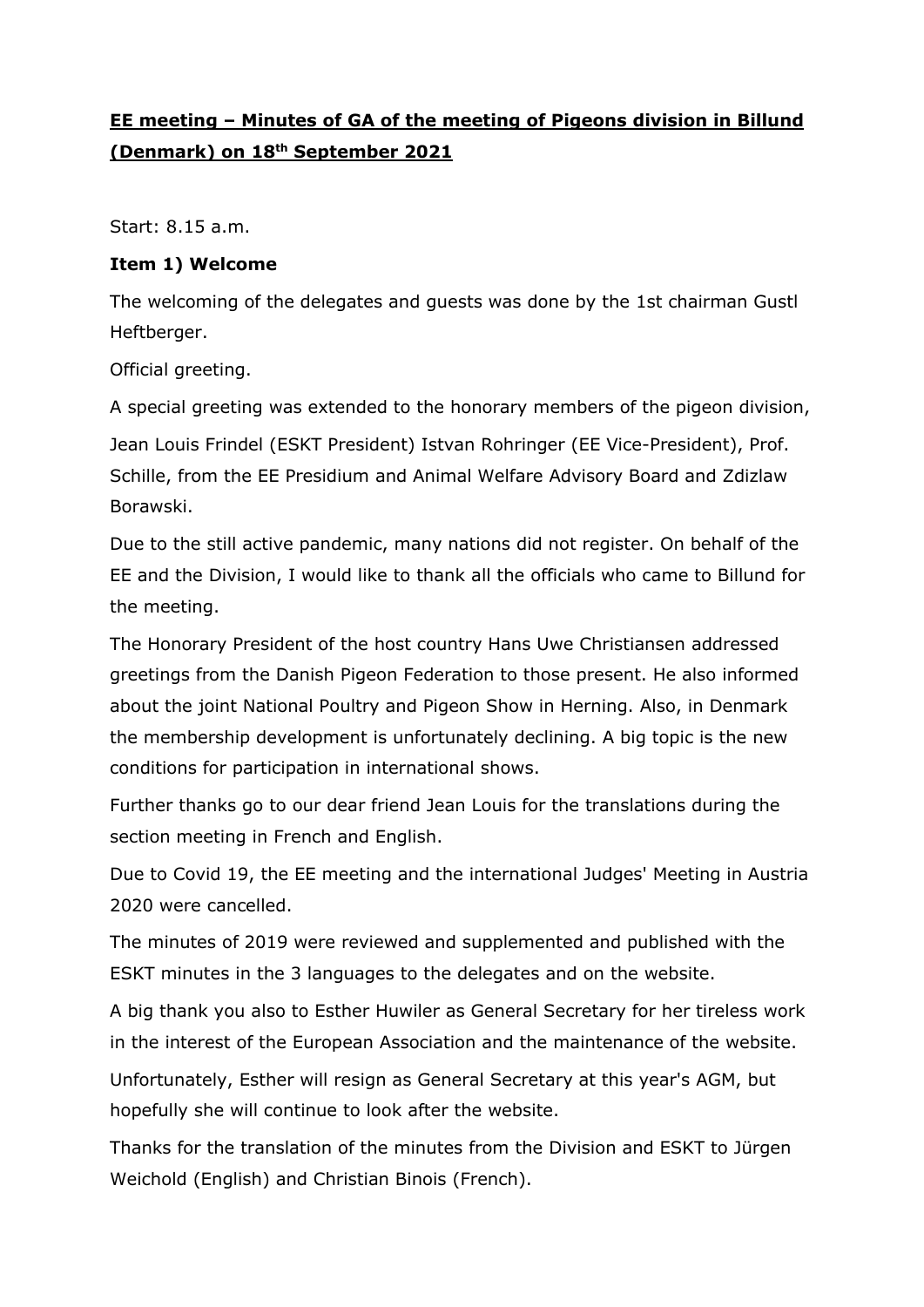The agenda has been sent to all delegates (as far as they have been published in the EE database) in due time.

Unfortunately, some nations are still not listed at all or very sparsely listed with the National Officials on the database. It is requested that information and invitations of the National Federations are published more than before on the EE website in order to better reach all members.

Due to the very early preparation of the agenda, there are of course always changes or additions that are incorporated later.

Point 1a) Establish the presence:

According to the registrations from Willy Littau, 23 people will attend the section meeting.

The participants come from the following 17 nations. Present: Denmark, Germany, France, Italy, Netherlands, Austria, Bulgaria, Bosnia - Herzegovina, Serbia, Slovakia, Czech Republic, Belgium, Poland, Romania, Portugal and Lithuania.

As a guest nation, a participant from San Marino is present, who wish to be admitted to the GA.

At present, 26 federations are affiliated to the EE in the pigeon division.

Excused absent: Slovenia, Giddings - GB, Legrand (B) - but a representative is present.

Not excused: Ireland, Spain, Russia, Norway, Croatia, Hungary, Switzerland, Sweden. There is no information or participation in the meetings from Spain and the racing pigeon federation in the last 3 years.

According to the registrations from Willy Littau, 23 people will attend the section meeting.

The participants come from the following 17 nations. Present: Denmark, Germany, France, Italy, Netherlands, Austria, Bulgaria, Bosnia - Herzegovina, Serbia, Slovakia, Czech Republic, Belgium, Poland, Romania, Portugal and Lithuania.

As a guest nation, a participant from San Marino is present, who wish to be admitted to the GA.

At present, 26 federations are affiliated to the EE in the pigeon division.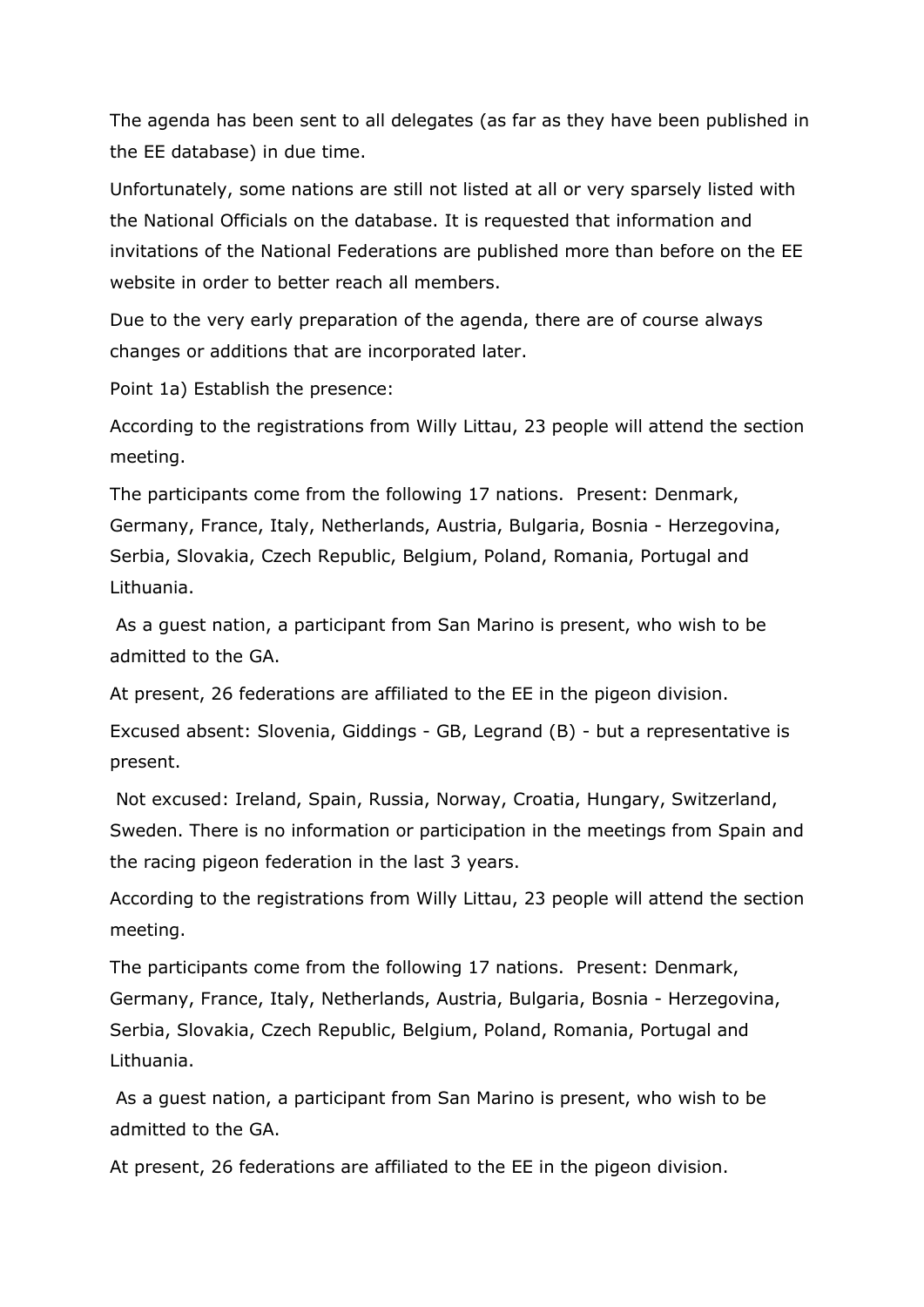Excused absent: Slovenia, Giddings - GB, Legrand (B) - but a representative is present.

Not excused: Ireland, Spain, Russia, Norway, Croatia, Hungary, Switzerland, Sweden. There is no information or participation in the meetings from Spain and the racing pigeon federation in the last 3 years.

### **Item 2) Minutes of the 2019 meeting**

The transcribed minutes from the Trogir Division meeting were published on the EE website. Through the posting, the delegates had the opportunity to read the minutes and to announce them in the nations. No requests for changes have been made so far, so that the minutes can be approved.

The minutes were approved by the delegates without objection.

The Division protocol should receive more publicity in the national federations, via the national websites or their federation newspapers breeders without internet could also be reached.

## **Item 3) Communications from the 2 Online Presidium Meetings**

Due to Covid 19, normal meetings were not possible, so 2 online meetings were organised via Andy Verelst. I was only able to attend the last meeting.

The BDRG also convened an online meeting with officials from the EE poultry and pigeon divisions. From the EE pigeon division, the ESKT chairman Jean Louis Frindel was asked to participate. A clarifying discussion between the officials of the EE and the BDRG brought clarification in this matter.

The application of San Marino in the pigeon division is about to be accepted.

The federations from Kosovo and Estonia did not submit enough documents. Both nations were put on hold. In Lithuania there are currently 2 federations (poultry). According to the statutes of the EE, however, only one federation is allowed. The National Federation will be asked for clarification.

The agenda included numerous items

The treasurer Willy Littau reports on the current cash position. He also presents the liquidity plan until 2022, which can be used to view the cash flow. A good financial situation was reported at the moment.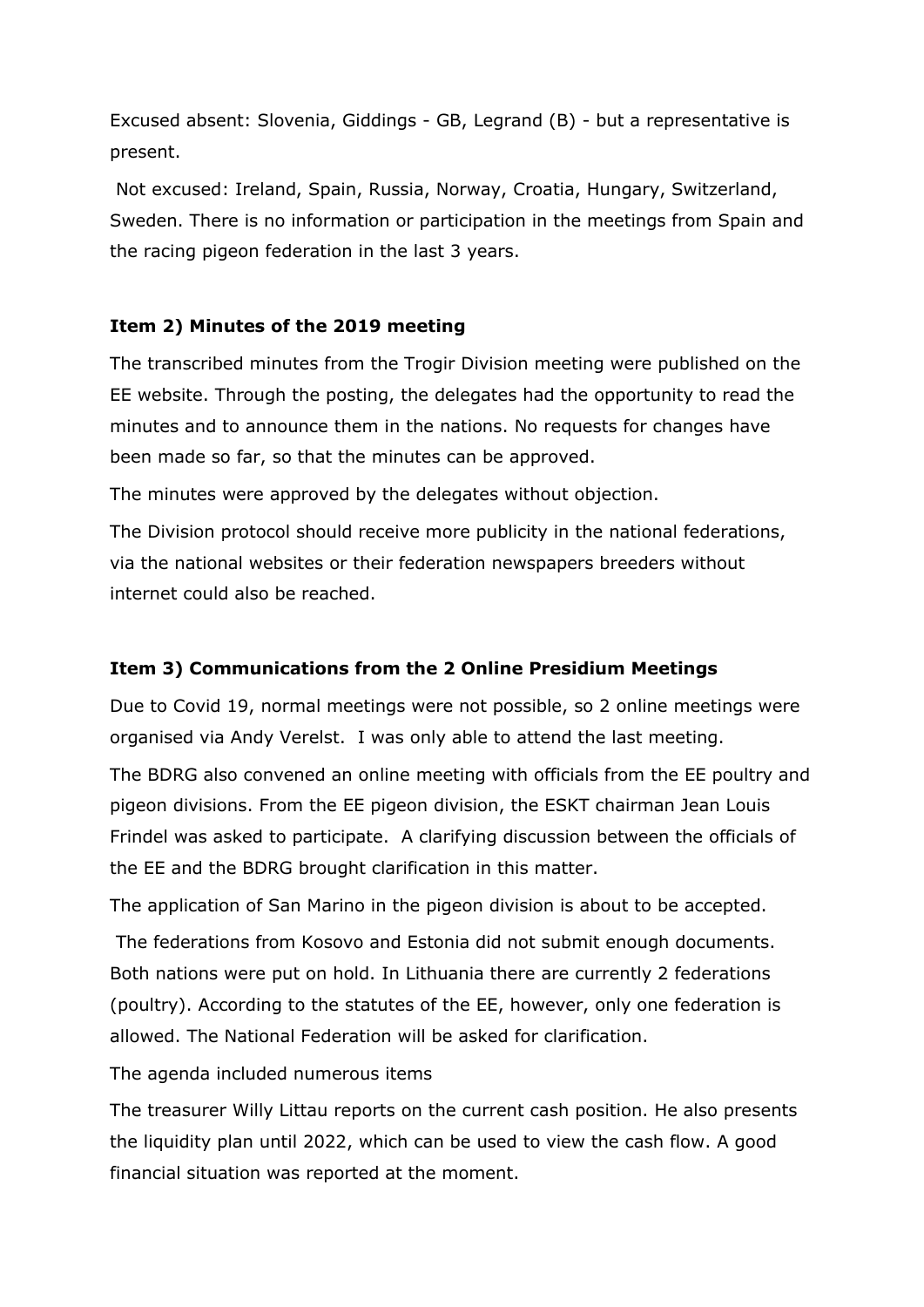Honorary President Urs Freiburghaus reports on sponsorship. Only with great difficulty has he managed to retain the current sponsors. Tierwelt- Schweiz will stop its sponsoring. Smisdon (the ring producer from Belgium wants data from the national federations) Urs gives up his function. A successor is being sought. Sincere thanks are expressed to him for his efforts.

New substitute auditor: Thom Laming, NL

The 30th Anniversary Show 2021 in Tulln (Austria) has been cancelled due to the unfulfillable requirements of our authorities.

The EU's planned regulation on the movement of animals to shows does not apply to markets and sales shows of small animals. Prof. Schille informs that this regulation 20/20, 688, will have many negative effects for the EE and the affiliated associations. It has not only been planned since spring but will apply from October 2022. The postponement was achieved by us (national small animal breeding associations) but is not yet off the table. We were not aware of the draft regulation beforehand. This regulation means a step backwards of the European association. It means that every time an animal crosses a border within the EU, it must have an official certificate from the district or county veterinary office. A certificate, as previously provided by the family veterinarian, is no longer sufficient. This means for us in particular:

1. certificates cost more money than before,

2. it negatively influences the willingness to participate in international exhibitions

3. hinders the exchange of animals in Europe and is against biodiversity.

The official veterinarians of the countries are burdened with a great deal of work (in the certificate the entire stock must be checked for health status). Prof. Schille asks the delegates:

National associations must protest against this regulation in Brussels

- Join forces with the veterinary offices to protest
- It is of existential importance for the EE.
- Section 69 for racing pigeons has already been repealed.
- More information will be given at the AGM.

August Heftberger welcomed the President and the Secretary General of the EE who had just arrived. Both addressed greetings to those present. President Gross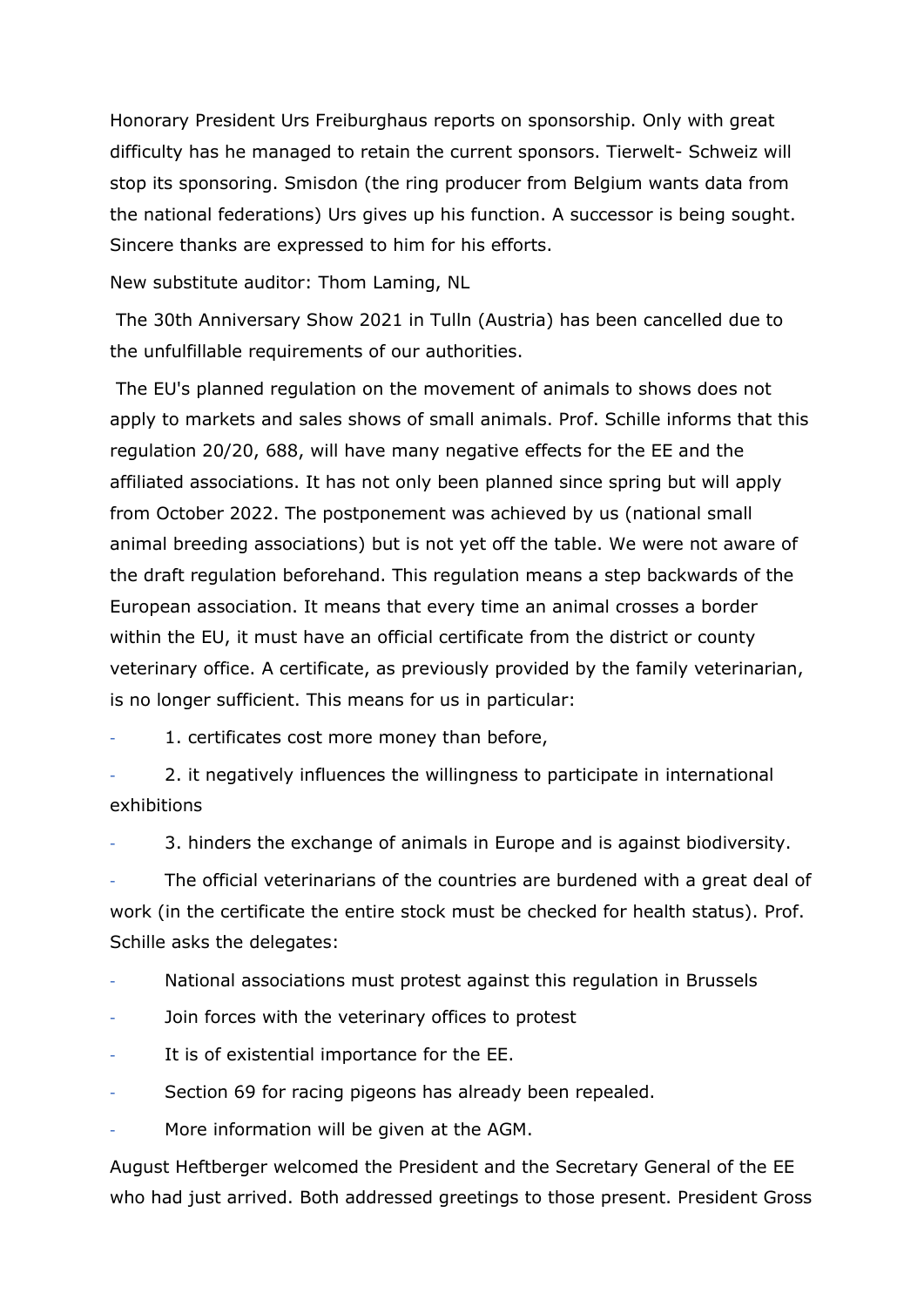stressed the need to fight for the further improvement and amendment of Regulation 20/20. The outgoing GS Esther Huwiler thanked for the good cooperation during her past term of office. Ms Jeannine Jehl from France will stand as a new GS at the AGM.

The President went on to report that the new EE database would make membership administration much easier, and a large part of the paper forms would no longer be necessary. However, even the new membership registration is only as good as it is fed with data from the national associations. Unfortunately, according to EE secretary Esther Huwiler, the support of numerous federations is lacking; it is a pity that the officials participate so poorly.

#### **Proceedings of the EE Conference:**

A total of 29 nations sent 110 delegates or participants to Billund. This means a very good participation. The organiser Willy Littau is warmly thanked.

Thom Laming is nominated as substitute auditor.

The EE meeting from 22-26 May 2022 will take place in Mostar, Bosnia-Herzegovina.

## **30th Anniversary European Show 12-14 November 2022 Kielce Fair (Poland).**

The NL Federation has returned the 32nd EE Show 2027. Problems with Covid, veterinary technical problems, increased hall costs and increasingly older and fewer employees were the reasons. The division chairman was of the opinion that the organisation of EE shows is becoming more and more difficult. Breed-related European shows involve less effort but are also influenced by the new EU veterinary regulations. Prof. Schille interjected that there will still be RE shows, but they will be more expensive for the breeders and smaller overall.

## **Information of the division:**

Pigeons wearing foot rings without the EE mark will not be judged at shows and will receive 0 points.

There were also such rings in 2020, at the moment such rings are circulated from China.

The training meetings for PR are also important in the future to avoid mistakes or differences in interpretation.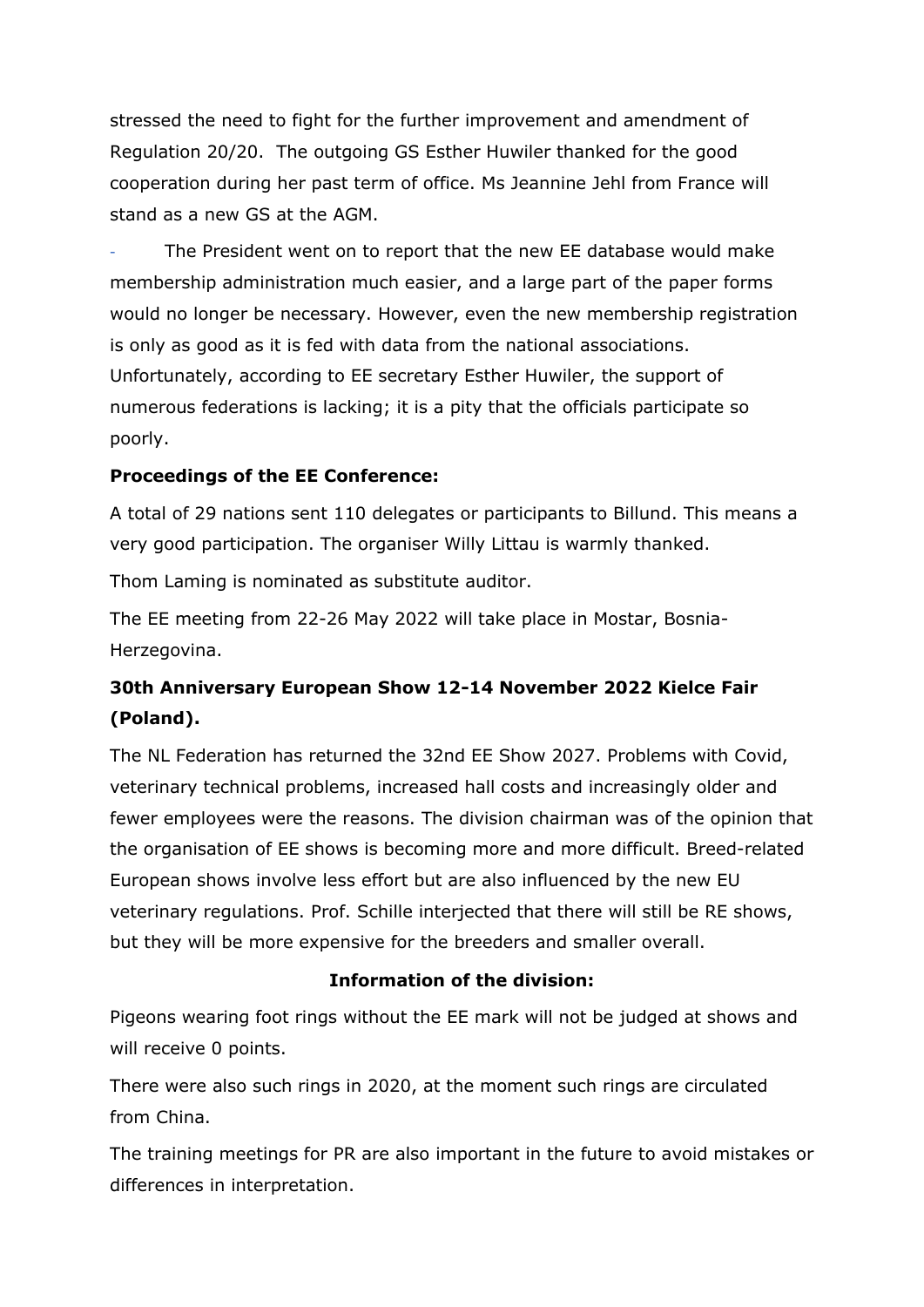Only through such international judge meetings the breeds and the judging guidelines will be standardised.

It was suggested at this PR meeting that such judge training could also be more effective at the national level.

Members of the ESKT would be willing to give lectures at these seminars. Unfortunately, this proposal is not received by the nations.

The International PR Conference 2022 will take place from 16-18 September near Vienna (Hotel Pyramide Vösendorf).

The contract for the 30th EE Show with the Polish Federation is available.

#### **Item 5) Agenda of the General Assembly of September 18.**

the items of the agenda were placed in the meeting folder for everyone.

#### **Item 6) Approval of European Breed Shows**

8-09 January 2022 Swiss Pigeons

08-09 January 2022 Italian Pigeons

20-22 January 2023 Oriental Roller, Persian Roller, Debrecen Roller, Sisak Roller, East Slovakian Roller, Birmingham Roller, Regensburg Tumbler and Cluj-Napoca Tumbler

The motions to hold RBES put to the vote above were approved by the delegates at the Division meeting.

#### **Item 7) Review of RBES 2020**

Due to the Covid 19 pandemic all RBES had to be cancelled.

For the following breeds the RBES 2021/22 will be postponed, if the official requirements can be fulfilled.

Aachen Schield Owl, 6 + 7. 11. Rinderunion Krefeld (D)

Starwitz Cropper, 30. + 31. 10. Löbau (D) postponed to 5-7. 11. 2021 Carlau

Danish Cropper+ Danish Goldfinch 13-14.11.2021 in Neumünster (D)

Arabian drum pigeons, 8-9 January Ibbenbühren (D)

Chinese pigeons, 14-16 January Nachterstedt (D)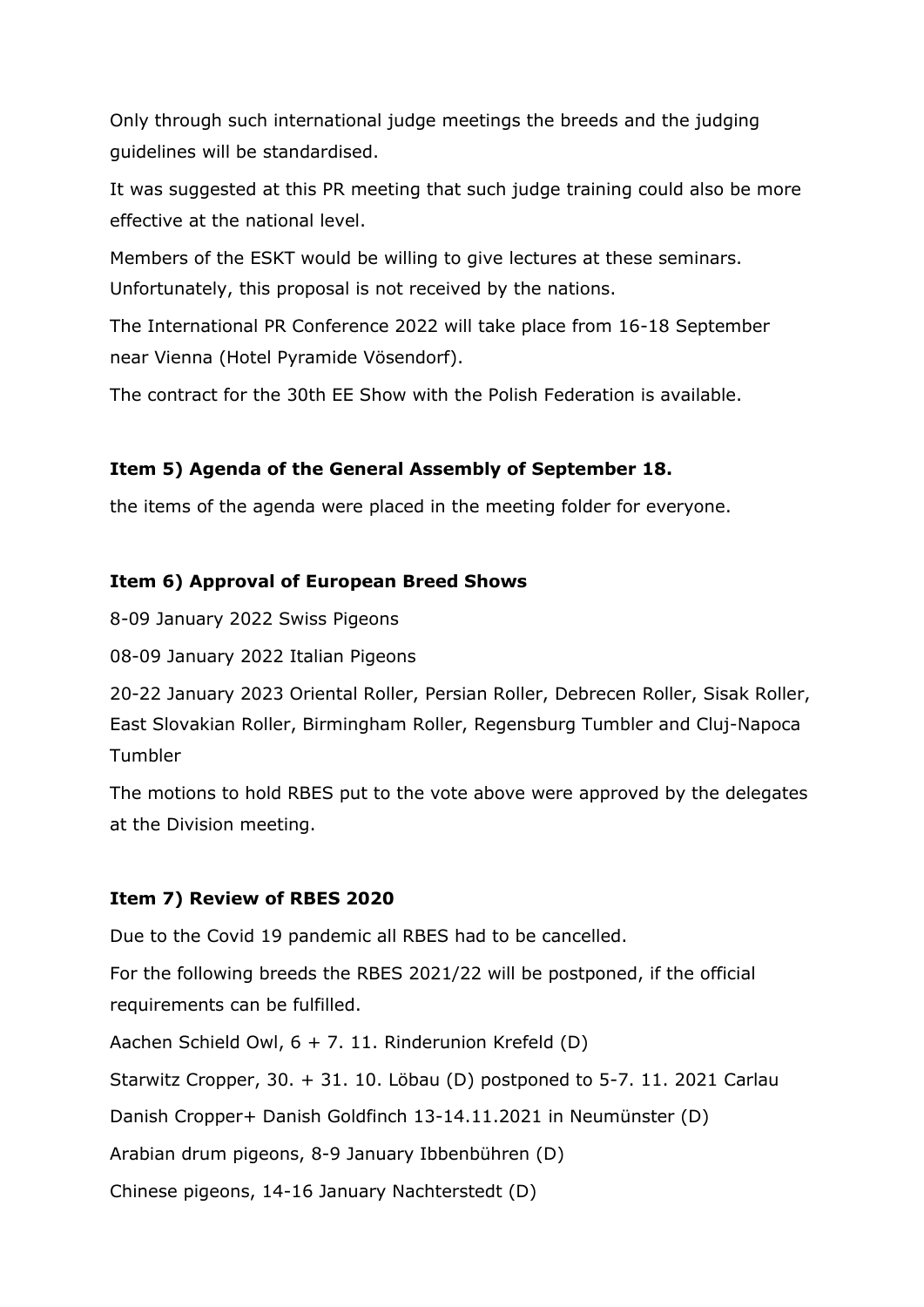Swiss pigeons, 8-9 January Thun (CH)

Italian Pigeons, 8-9 January Thun (CH)

### **Show Season 2023**

Lahore, 28/29 January St. Avold (F)

Silesian Croppers, 18-19 November Hofheim (D)

these were unanimously approved by the delegates.

Item 8) Report of the Standard Commission for Pigeons (ESKT)

This was compiled by J.-L. Frindel for the years 2019 - 2021 and published on the EE website.

The Division Chairman thanked the members of the ESKT. Animal welfare-related tasks and problems are also included. He emphasised that animal welfare does not stop at national borders.

Jean Louis informed the delegates about the busy and harmonious ESKT meeting of the previous day.

The minutes of this year's ESKT meeting (2021) will be published in the new Bulletin and on the EE website.

## **Item 9) Breed index for pedigree pigeons**

Jean Louis Frindel and Georg Sattlecker will update the list after the meeting and publish it on the EE website.

## **Item 10) Presentation of the pigeon division on the internet**

Jean Louis Frindel and Christian Binois have put numerous documents in 3 languages on the website of the EE Pigeon Division.

Regulations are now only published in three languages.

The organisers of breed-related European shows already use this opportunity frequently. A more cost-effective advertising than on the EE website on the Internet is hardly possible.

All organisers of RBES are requested to provide advertising material in the form of flyers, invitations or the like for the website I will gladly forward these to the webmasters. After the end of the show, if available, the catalogue, pictures or the title holders will also be published on the website free of charge.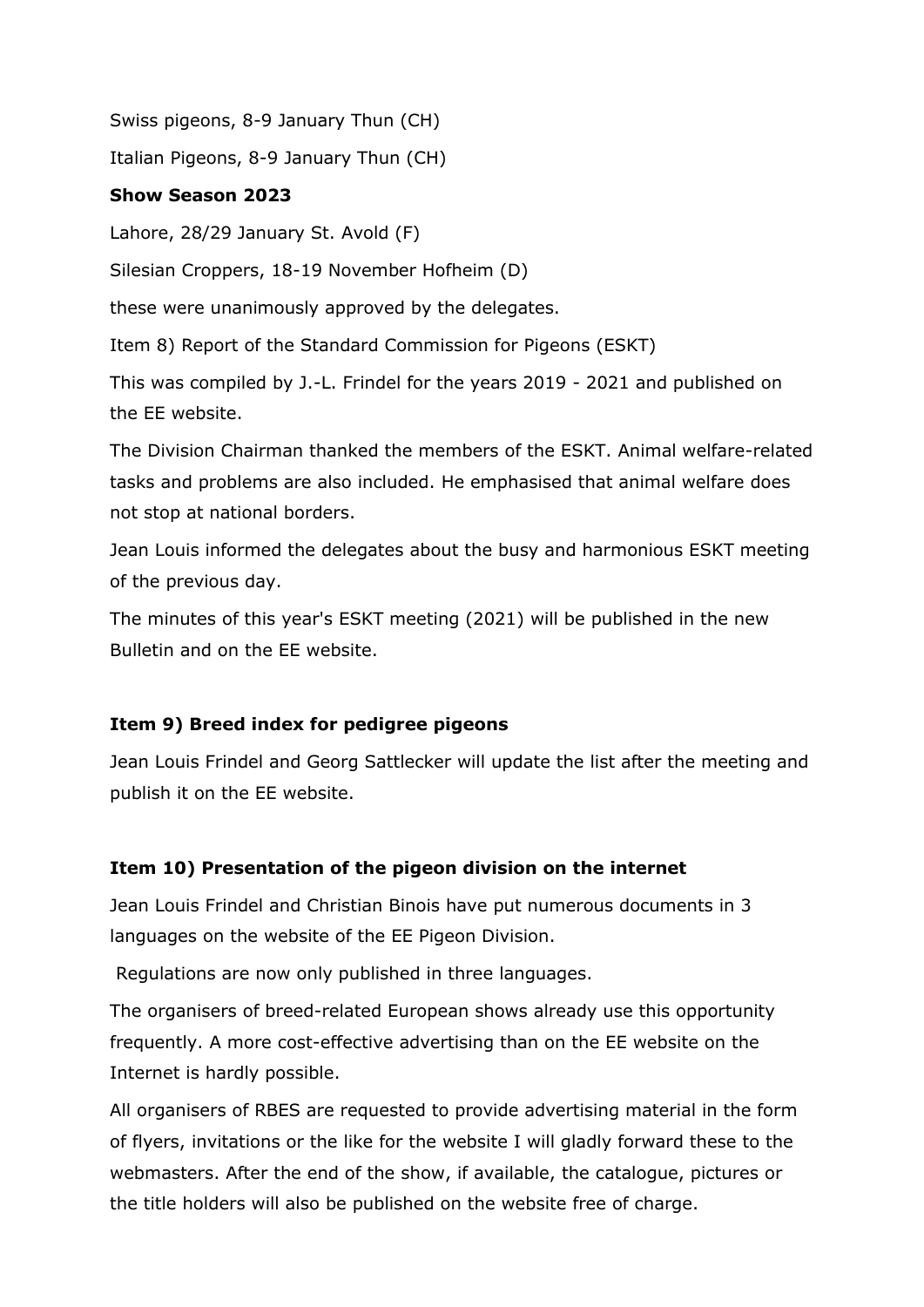This has already worked quite well at the last RBES.

I hope that this will continue in the future.

For the pigeon division, Zfrd. Sattlecker Georg supports the editing of the website.

### **Point 11) Show calendar 2019/20**

To send the documents of shows directly to the EE webmaster.

For 2021 numerous exhibitions are planned, whether these can be carried out is still uncertain.

Please send the posters or invitations in time to the EE Webmaster or to me by e-mail.

# **The address list of the delegates addresses of the National Standard Commissions and the National Judges Chairpersons must be kept up to date on the EE database.**

he organisers of the international judges' meetings depend on the EE database for the invitations.

Therefore, it is absolutely necessary to register all officials so that they can also receive all information from the EE.

EE invitations will only be made according to the information in the database.

Each nation should assign a person to keep the database up to date. This is the only way to send information to the right places.

Item 12) Preview 30th European Show 09. 14. November 2022 in Kielce Fair (Poland)

Information will be given in the following GA.

Item 13) Proposals and reports of the countries

Presentation of the Portuguese Federation by Marc Ryon again. This was already done at the EE meeting 2019 in Croatia. Unfortunately, due to Covid, everything was cancelled.

Standard Commission of Austria with new regulation: rings from 2022 are no longer marked with A but with AT. In addition, for all breeds with the colours tiger and piebald, tiger-pied was recognised. This is to accommodate the breeders in the show business.